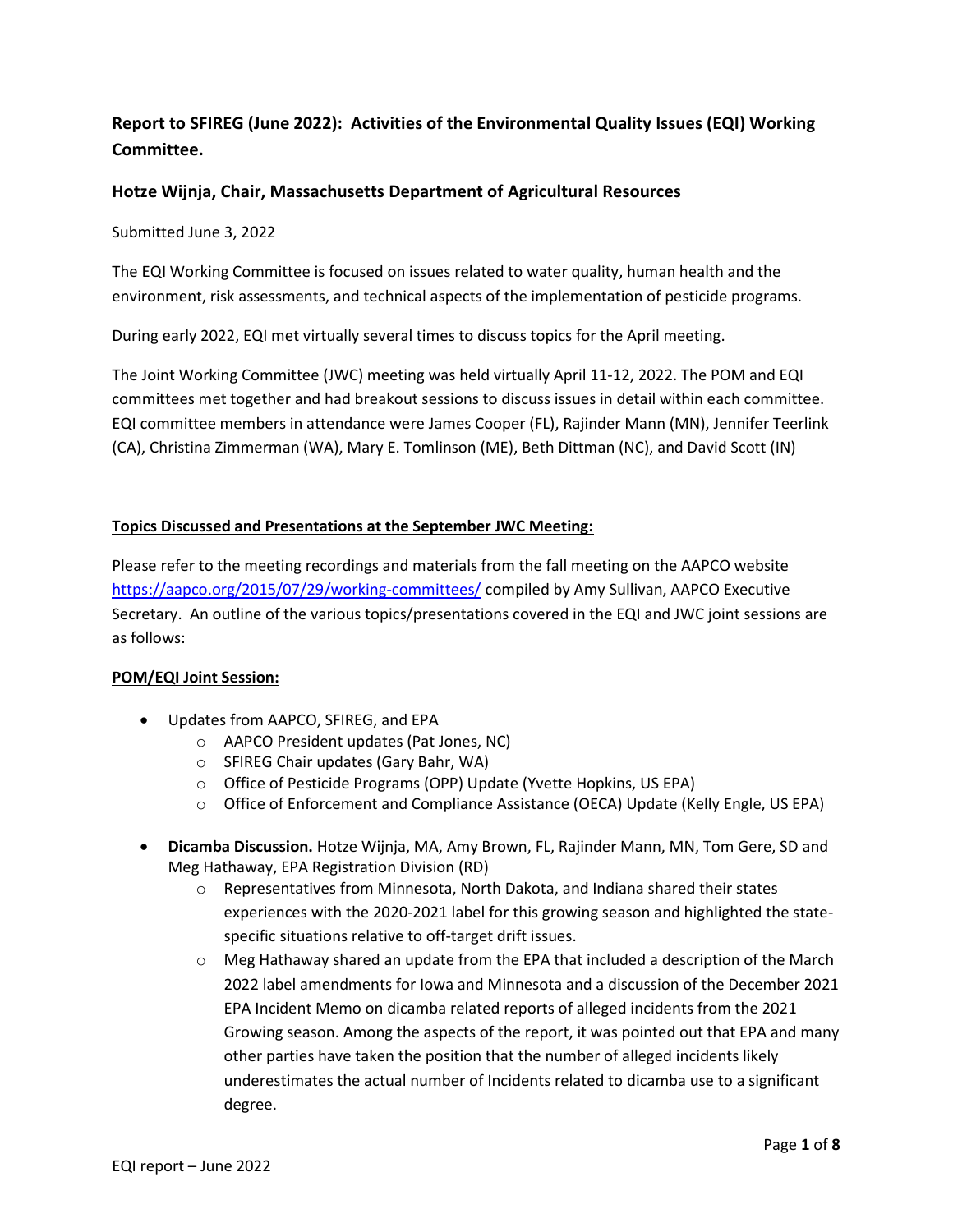- $\circ$  It was pointed out that it is unlikely there will be any changes to the 2021 registrations nationally, due to where we are in the year, they could not be implemented in time for the 2022 growing season
- $\circ$  EPA would like to collect new or any additional data from the 2021 growing season or any previous years, including, but not limited to, final incident numbers
- $\circ$  For the 2022 growing season, states should report data related to dicamba resistance, and experiences with adding further restrictions, effectiveness of risk control measures that were implemented for the first time
- $\circ$  EPA management is aware that states need to know as soon as possible what specific data for the 2022 growing season is needed
- PFAS (Hotze Wijnja, MA, Amy Brown, FL, Megan Patterson, ME, and Jeff Dawson, EPA OCSPP Immediate Office (IO), and Neil Anderson from OPP Biological & Economic Analysis Division (BEAD)
	- $\circ$  EPA was asked to provide updates on the developments related to PFAS and Pesticides/Containers, including FIFRA (6)(a)(2) reporting for contaminated pesticides.
	- o Jeff Dawson presented an overview on EPA's PFAS Strategic Roadmap and EPA's Commitments to Action 2021-2024.
	- o Neil Anderson provided an update on the developments related the PFAS and Pesticide Container Issue, including
		- Published analytical methods, and test results on mosquito control products (more info)
		- FIFRA (6)(a)(2) reporting for contaminated pesticides; there were two submissions to date tied to a mosquito control product used in Massachusetts
		- A pesticide container leaching study is ongoing, and results are due out soon
		- Notification of industry relative to PFAS in fluorinated HDPE containers that may be subject to Toxic Substances Control Act (TSCA) regulations and enforcement (more info here), and
		- **FDA updates relative to authorized uses for food contact and food packaging**
	- $\circ$  Relative to the working definition for PFAS, no timeframe has been identified to issue a final definition.
	- o Megan Paterson provided an update from Maine on developments related to PFASrelated legislation. This includes the consideration to regulate fluorinated adjuvants, a prohibition on the distribution or application of pesticides or adjuvants containing PFASs. A review of possible impacts included the prohibition of a substantial number (~1500) of commonly used pesticide products.
	- Pet collars and products (Hotze Wijnja, MA, Amy Brown, FL and Melanie Biscoe, Pesticide Reevaluation Division (PRD))
		- $\circ$  See POM Report for information related to registration review schedule and incident reporting.
		- $\circ$  The inclusion of down-the-drain assessments were discussed in the context of ecological risk assessments for active ingredients used in pet products (e.g., shampoos, spot-on).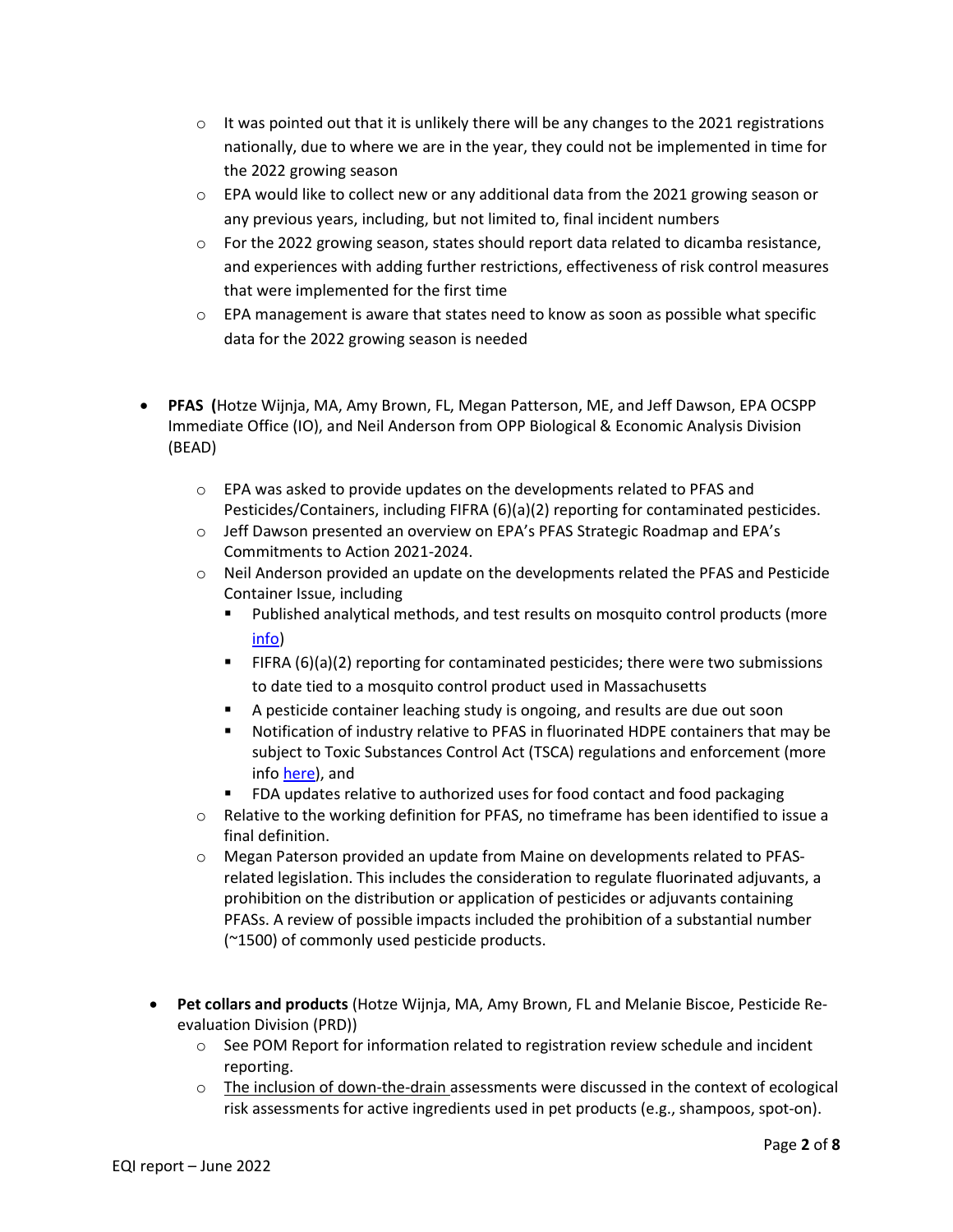Studies have shown that down-the-drain is a potential exposure route to surface waters for pet product. EPA described some of the challenges with these assessments and indicated to follow up on this with the committee.

## EQI Session:

- Endangered Species Act (ESA) and Bulletins Live! Two (Hotze Wijnja, MA, Amy Brown, FL, and EPA-EFED Amy Adams and Stephen Muela (EFED)— Brian Anderson)
	- $\circ$  Brian Anderson gave a presentation on the new ESA Policy on New Active Ingredients.
		- Under the new policy EPA will evaluate potential effects on federally threatened or endangered species and the designated critical habitats when registering new conventional active ingredients.
		- The Policy does not include new uses at this time.
		- EPA will initiate consultation with the Services when appropriate.
		- Initially the new registrations will take longer while they are working out the process.
		- The entire presentation and important links will be made available at the working committee webpage.
	- $\circ$  At the time of the meeting, EPA's ESA workplan had not been released yet, but was released shortly thereafter (**ESA workplan**)
	- $\circ$  Stephen Muela and Amy Adams gave a Bulletins Live 2 Update/Presentation summary of what has changed in the modernized BLT, which features
		- Updated the web framework
		- Increased system capacity
		- Improved overall search Added dynamic searches for product information by using EPAD's Pesticide Product Label System (PPLS)
		- Only can search by EPA registration number (can no longer search by product name)
		- Resources for instructions using BLT have been improved
		- The entire presentation and important links will be available at working committees webpage
- Enlist Product Labels and ESA Restrictions (Hotze Wijnja, MA, Amy Brown, FL, Dave Scott, IN, Tom Gere, SD and Lindsay Roe, EPA RD)
	- o The discussion included the following aspects:
		- Regarding the new labels, it was noted that pollinator related language could be challenging with respect to pollinators feeding on crops versus weeds. In response to this, Lindsay Roe indicated that the focus is on the crop.
		- Challenges were seen with implementation of a stewardship plan, but EPA clarified that this is not a state responsibility.
		- The role of land manager versus applicator complicates compliance and enforcement.
		- Challenges with evaluating compliance, including compliance with ESA requirements. Lindsay Roe recognizes that enforcement can be complex and challenging; OECA is looking into this aspect.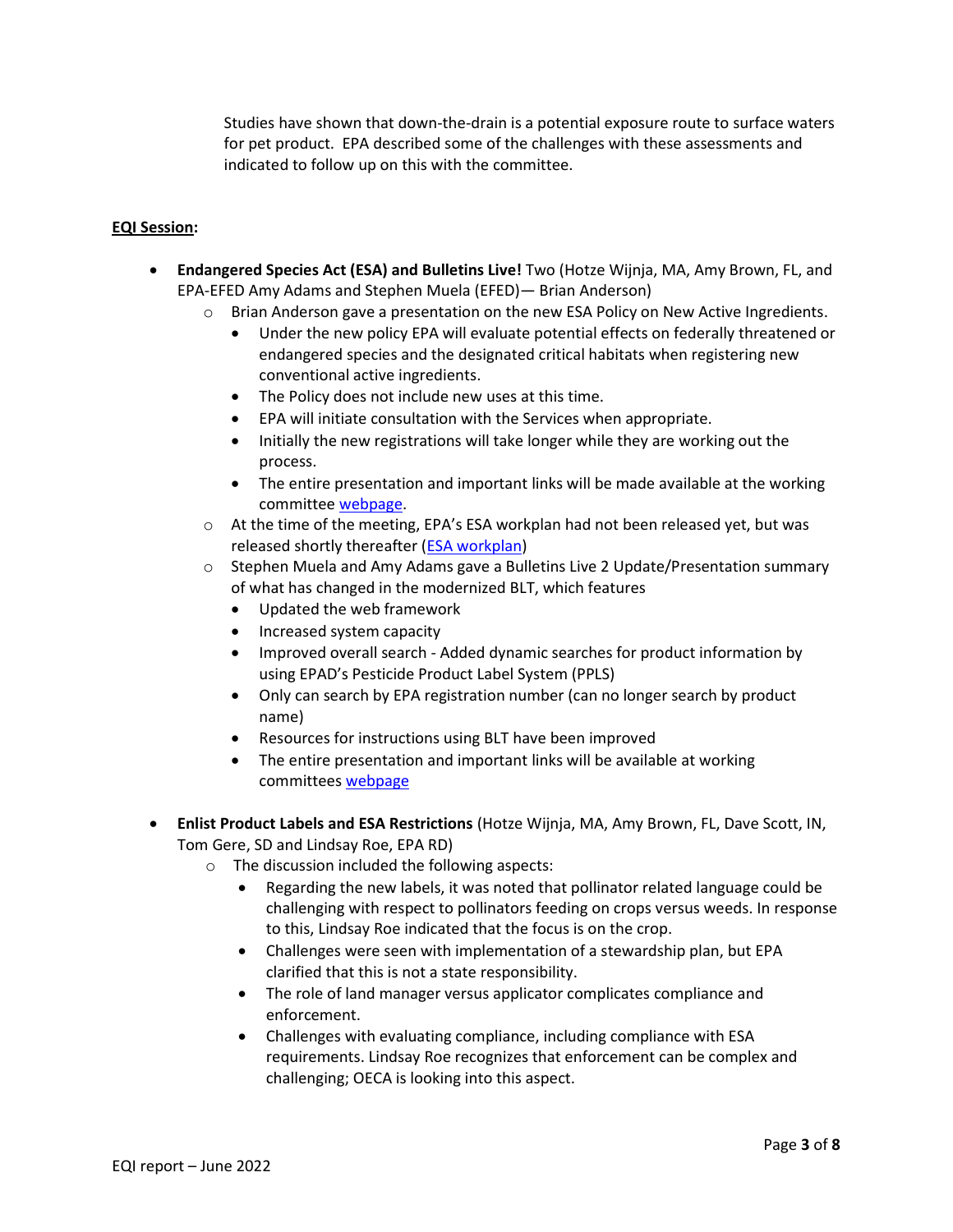- $\bullet$  Relative to Minnesota, it was pointed out that maps are not always in sync; relative to tank mixes, it was noted that other glyphosate products are not included.
- $\circ$  Lindsay Roe provided a summary of EPA's recent actions for Enlist One and Enlist Duo, including the January 2022 amendments to extend the expiration date and the March 2022 amendments to allow use in additional counties. The following information was included:
	- Enlist Mitigation changes was reviewed and explained
	- How the EPA met ESA obligations was described
	- How the March 2022 Amendment was able to allow use in the additional counties was discussed
	- FAQs can be found at Registration of Enlist One and Enlist Duo | US EPA
- Registration Review schedule (Hotze Wijnja, MA, Amy Brown, FL, and CropLife America (CLA) Registration Committee Label Update Team)
	- o SFIREG-JWC would like to see improved communication with EPA on notifications and releases of (proposed) interim decisions. Suggestions included and were discussed:
		- Significant changes to registrations be communicated to SFIREG/JWC prior to release- EPA will compile quarterly updates and provide prior to release. Alisa Reeves, EPA stated the Q2 pilot quarterly update would come out shortly
		- Improved communication with SFIREG/JWC would allow organizing reviews among committee members.
		- Additional discussion included:
			- Consideration of guidelines on what to look for when conducting reviews.
			- Recognizing that the registration review process will be ongoing as the current registration review cycle is ending, but the new cycle will begin for those chemicals who have not been through registration review
	- o Ray McAllister, CLA provided an overview presentation of anticipated state and registrant challenges with registration review schedule and state labels.
		- Challenges with the large number of label updates associated with registration review decisions, including aspects such as existing stocks policy, coordination with routine label updates, and coordination with states.
		- Goal is to update states on the large number of labels are coming, seek feedback on the challenges and work with the regulatory authorities to develop solutions.
		- Path forward and possible solution suggested include:
			- Formation of an ad hoc work group with representatives from states, CLA, and EPA;
			- Consistent 18-month timeline for updating labels with registration review changes in the marketplace
			- Coordinate timing of EPA and State processes for review of labels.
			- EPA specifies date by which registrant must submit revised labels for state review.
				- Timeline for updating labels would begin at completion of state reviews.
		- JWC to schedule a follow-up meeting regarding this topic.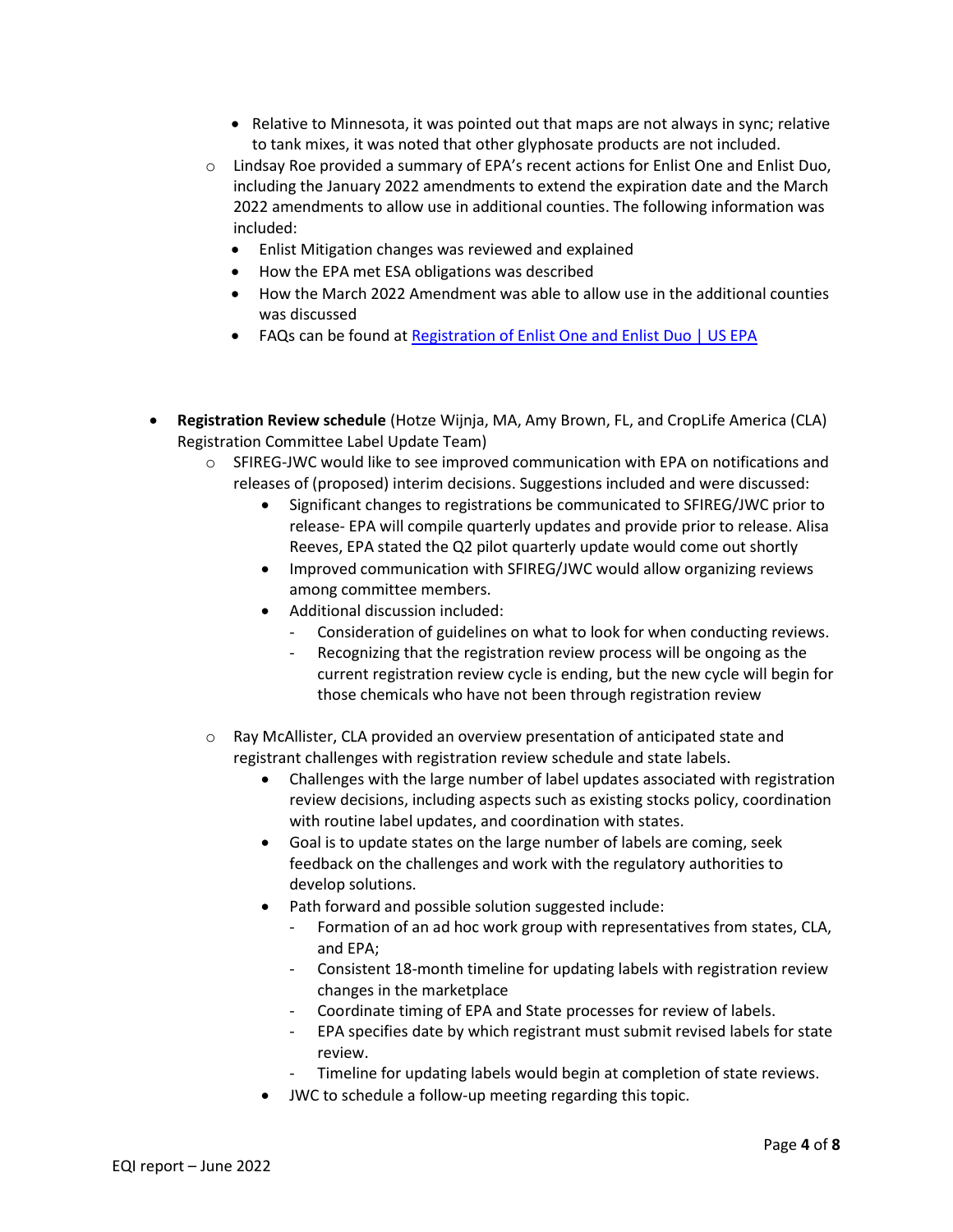- Seed Treatment Stewardship (Hotze Wijnja, MA, Amy Brown, FL, and Betsy Danielson, Iowa State University Extension and Outreach)
	- o There was a discussion on the Guide to Seed Treatment Stewardship (American Seed Trade Association (ASTA) and CropLife America (CLA)); and a Pesticide Safety Education Program (PSEP) perspective on this stewardship guide and other available resources that PSEPs can use to educate applicators on seed treatment disposal.
	- o The Guide to Seed Treatment Stewardship- https://seed-treatment-guide.com/
	- o EQI/POM committees commented that seed bag tags need more information regarding the products that were used to treat the seed, such as EPA registration number, growers need to know more about what they are purchasing.
		- Betsy Danielson shared a presentation with information regarding seed treatment disposal resources and the importance of treated seed disposal, including the following:
			- https://tpsalliance.org/resources/treated-seed-disposal-map/
			- https://npsecstore.com/collections/seed-treatment-manual
		- Discussion on Treated Seed Issue Paper among POM and EQI concluded with the need to revised the existing draft paper, to focus on a consistent message and coming up with specific questions and actionable items.
- Chlorine Gas Products and RUP Designation (Hotze Wijnja, MA, Amy Brown, FL)
	- o The topic was presented and the rationale for the letter was described.
		- SFIREG submitted a letter to EPA expressing concerns about the requirement to make chlorine gas a restricted use pesticide (RUP); "SFIREG Issue with the EPA Chlorine Gas PID and the requirement to make Chlorine Gas a restricted use pesticide" (posted with Working Committee meeting materials)
	- $\circ$  Rose Kyprianou, EPA thanked SFIREG for sending the letter and will follow up regarding the information provided and the request for additional opportunities to engage with EPA on this decision.
	- $\circ$  AAPCO is also preparing a letter that will be more focused on C & T concerns.

# EQI Session:

- Treated Seeds: Disposal Issues and Environmental Assessments. Hotze Wijnja, MA, and EQI committee members
	- o The discussion addressed various aspects, including:
		- Difficulty to obtain information on treated seeds that are planted in a given state; there is no mechanism is placed to track treated seeds.
		- Seed bag labeling seems to be in sufficient in many cases to provide sufficient information on the pesticide product used in seed treatment.
		- Relative to environmental impacts, there is a need for better data on prophylactic use versus what pesticide use is replaced by pesticide-treated seeds. In some states (e.g., MN), best management practices have been developed to address the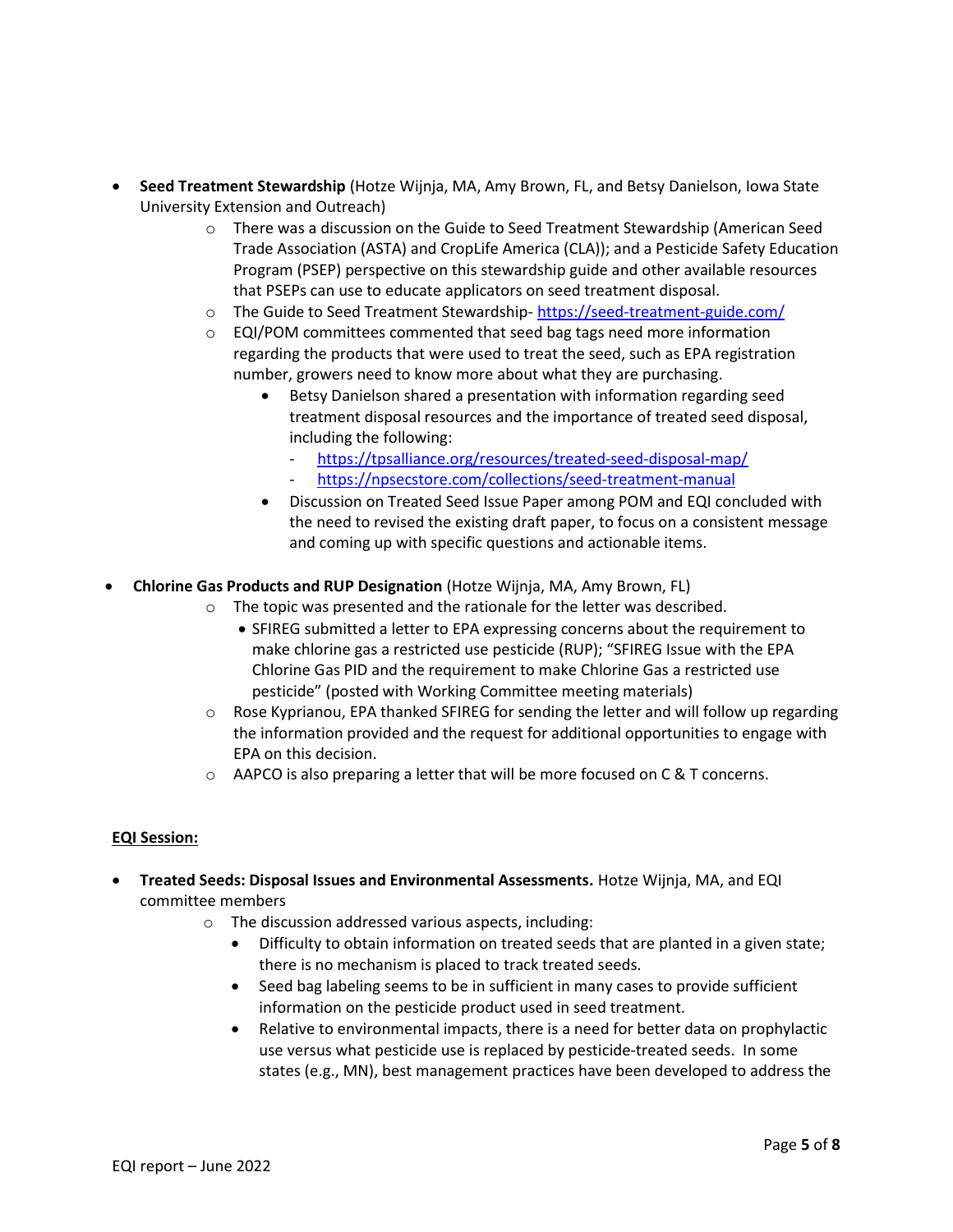potential adverse environmental impacts from use of treated seeds, specifically neonicotinoid-treated seeds.

- The role of seed treater was brought up, including licensing requirements. It was also pointed out that many seeds come from out-of-state and are not tracked.
- It was suggested to revise the Draft Issue Paper on Treated Seeds Regulation and discuss at the upcoming Full SFIREG meeting.

Water Quality Reporting as required by the Cooperative Agreement Guidance. Hotze Wijnja, MA, Loren LaPointe EPA/OPS, and Emily Ryan, Office of Program Support (OPS)/Mission Support Division (MSD)

- $\circ$  Loren LaPointe provided a brief overview of the new FIFRA Grant Database (FGD)/CDX online system relative to Water Quality Reporting. EPA will offer two virtual training opportunities during the spring. The FGD/CDX online system replaces the POINTS for reporting to EPA. However, POINTS is currently maintained at Washington State University and options are being considered to provide access to historic data captured in the database.
- $\circ$  In response to questions, it was pointed out that data sharing between states is not possible in the FGD/CDX system. However, options to share water quality data among states could be considered, for example though availability of end-of-year summary reports.

Mosquito Control Mist Blower Use in Residential Settings. Hotze Wijnja, MA, Dave Scott, IN; in attendance from EPA: RD—Jennifer Saunders and PRD—Cathryn Britton

- o A draft issue paper on this topic (see meeting materials) was summarized and discussed. The issue is centered around drift from the target site to their adjacent non-target property. Concerns include potential direct and indirect exposures to family and pets and to pollinators. SLAs have struggled with determining whether the pesticides are being used legally or whether the resulting off-target exposures are creating a human or environmental risk. Use directions and restrictions for mosquito control are confusing, minimal, or completely nonexistent.
- $\circ$  It is also unclear whether resulting non-target drift exposures created by directing these powerful blowers toward the neighbors' property have been considered as part of the registration risk assessment.
- o Proposed Resolutions or Remedies:
	- 1. EPA to clarify whether the mosquito adulticide product registration risk assessments included nontarget risks from drift exposures.
	- 2. EPA to clarify specifically whether the drift exposure models included evaluation of drift resulting from application with the power mist blowers currently being used with adulticide applications to residential properties.
	- 3. If the referenced risk assessments and/or drift evaluations for this application methodology have not been adequately addressed to date through the EPA registration process, SFIREG urges EPA to identify a plan for addressing these issues in future registration actions.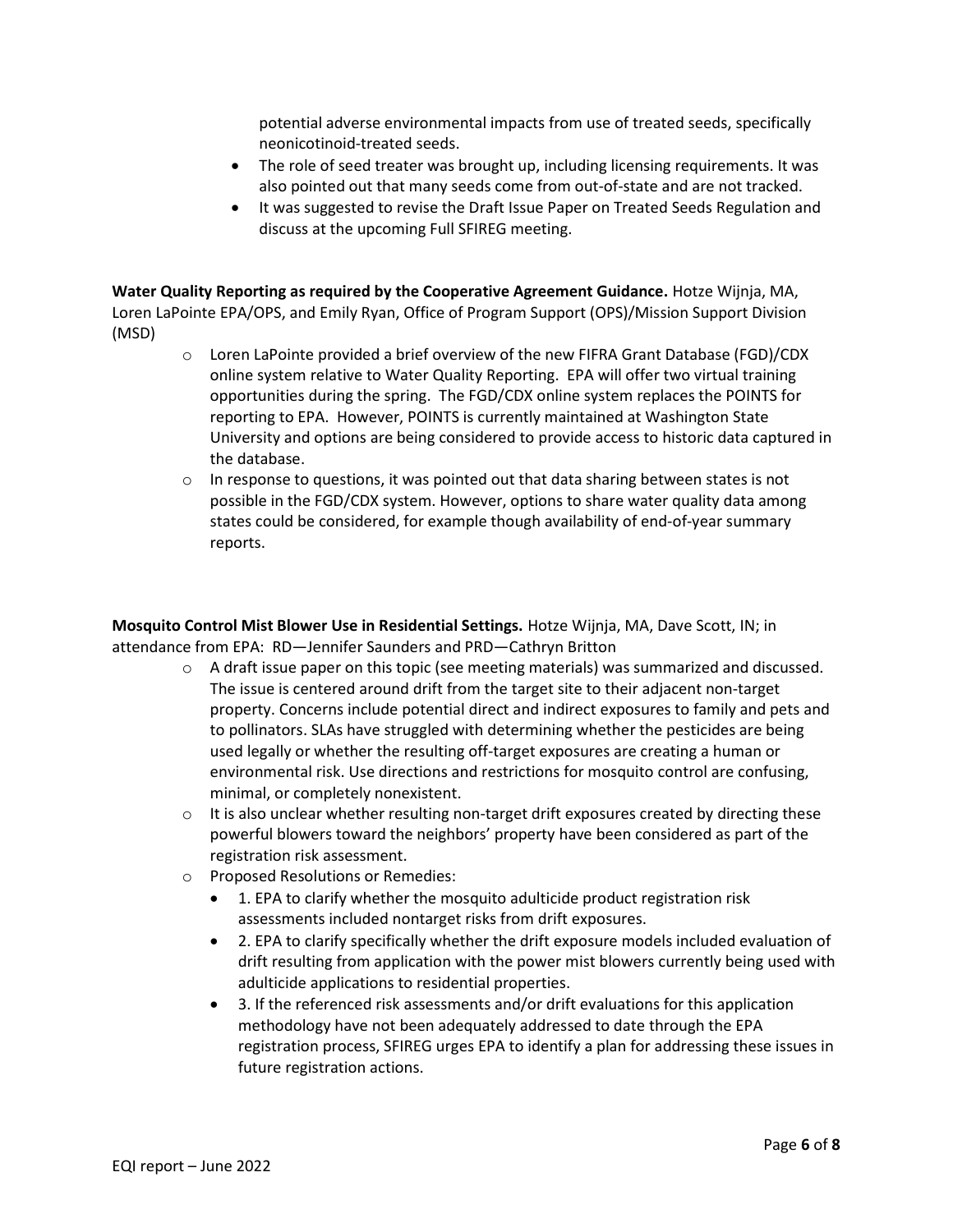- 4. If EPA believes the referenced risk assessments and/or drift evaluations for this application methodology and these products have been adequately addressed to date, SFIREG urges EPA to develop a statement to address the issues raised in this issue paper and to provide reassurances or guidance about the safe and legal use of these products and application methodologies.
- 5. If EPA is concerned about associated risks to pollinators from non-public health control directed applications to private property, SFIREG urges EPA to consider label restrictions to address the application methodologies and timing that may contribute most to pollinator exposures.
- o EPA indicated to review the issue paper and follow up with SFIREG-EQI

### Aquatic Life Benchmarks. Hotze Wijnja, MA

 $\circ$  A draft guidance document for the use of aquatic life benchmarks in state programs was reviewed. The document describes what benchmarks are and how SLAs can use the benchmarks with evaluation of monitoring data. Fipronil is used as an example. The committee plans to finalize the factsheet and present it at the Full SFIREG meeting in June.

### POM/EQI Joint Meeting:

Rodenticides – RUPs. Amy Brown, FL; Hotze Wijnja, MA; Steven Peterson, EPA—PRD; and Katie Swift, Anticoagulant Rodenticide Task Force

- $\circ$  Peterson provided an update on the rodenticide registration review process. The ecological risk assessment for several rodenticides indicate that further risk mitigation is needed. Proposed interim decisions are scheduled to be released by the end of the second quarter (June 2022). Prior to the PID release, the Agency plans to interact with SLAs regarding the approaches that are being considered.
- $\circ$  Kate Swift presented an overview of Task Force activities. The task force goal is to support the registrations of anticoagulant rodenticides through joint advocacy, research and education. Relative to registration review of rodenticides, the task force has put effort in providing information from field studies to inform the evaluation of mitigation measures. Examples of several field studies were presented.

#### Climate Change Presentation. Jeff Dawson, EPA OCSPP IO

o Dawson presented an initial look at the Office of Chemical Safety and Pollution Prevention's (OCSPP) plan development under EPA's new 2021 Climate Adaptation Plan. Some examples of aspects that have relevance to pesticides include vector control tools, water exposure modeling, changes in pest pressures and seasons. The JWC expressed interest in opportunities for input as these efforts move forward.

See POM report for the other items in the section.